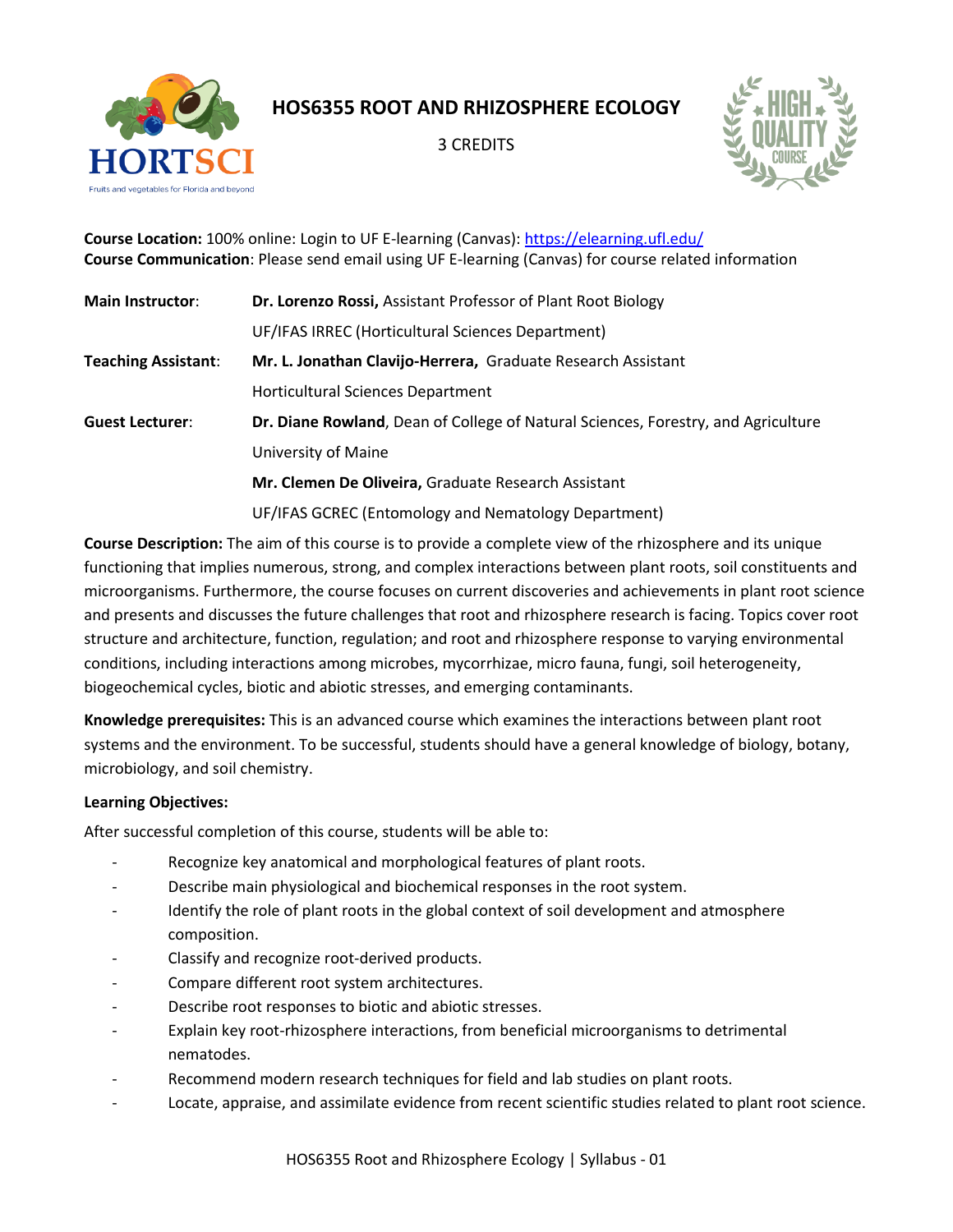# **CONTACTING THE INSTRUCTOR AND TEACHING ASSISTANT:**

*Questions about class materials or content:* Please use the discussion boards in Canvas for all questions about class mechanics or content. If you have a question about the class or subject material, others probably share the same question, and posting it to the discussion boards allows everyone to see the question and answer, just as if you had raised your hand in class and asked the question. If you use email to ask a general class related question, you will be asked to post your question on the appropriate board, and it will be answered there. Please do not use the discussion boards for questions about specific quiz questions on a quiz that is still open. Others may not have taken the quiz yet and would have an unfair advantage by seeing the questions ahead.

*Individual questions, problems, or appointments*: Please use the email function in Canvas to communicate with the instructor and TAs during the semester, rather than regular university email, except in extreme emergencies. Email and phone messages delivered on weekdays (M-F) will generally receive a reply within one business day. Messages may not be checked between 5:00 pm Friday and 8:00 am Monday; messages received over the weekend will generally receive a response on Monday. If I and/or the TAs plan to be out of the office or otherwise unavailable, I will post an announcement on the class website.

*Questions about grading*: This is a large class, and we work as a team to manage the various components. The course TAs do the grading on the discussion assignments. The TAs are graduate students and apprentice instructors. If you have a question or concern about your discussion post grades, please contact the TA first. If you have an issue that cannot be resolved with your TA, your course instructor will be happy to work with you both to reach a satisfactory understanding. For questions about exam grades, please contact your main instructor. For questions about course concepts, including quiz questions, both the instructors and the TAs are ready to help!

*Technical support*: If you experience difficulties with accessing components of the site, including lectures, quizzes or tests, contact the UF help desk immediately. If they are not able to resolve your problem, contact the instructor with your help desk ticket number and a description of the problem and steps taken to resolve it. Extensions for due dates will be granted for documented technical problems, as needed.

#### **COURSE MATERIALS**

**Lectures:** 100% Online course. Each week there is a block of content available with specific due dates.

#### **Required readings**

- Jacob P. Rutten; Kirsten ten Tusscher. 2019. **In Silico Roots: Room for Growth**. *Trends in Plant Science*. Volume 24, issue 3, p250-262.
- Sheikh M. F. Rabbi; Matthew K. Tighe; Richard J. Flavel; Brent N. Kaiser; Chris N. Guppy; Xiaoxian Zhang; Iain M. Young. 2018. **Plant roots redesign the rhizosphere to alter the three-dimensional physical architecture and water dynamics**. New *Phytologist*. Volume219, Issue2, p542-550.
- Xiangpei Kong; Guangchao Liu; Jiajia Liu; Zhaojun Ding. 2018. **The Root Transition Zone: A Hot Spot for Signal Crosstalk**. Trends in Plant Science. Volume 23, Issue 5, p403-409.
- Rahul Bhosale, Jitender Giri, et a. 2018. **A mechanistic framework for auxin dependent Arabidopsis root hair elongation to low external phosphate**. *Nature communications*. Volume 9, Article number: 1409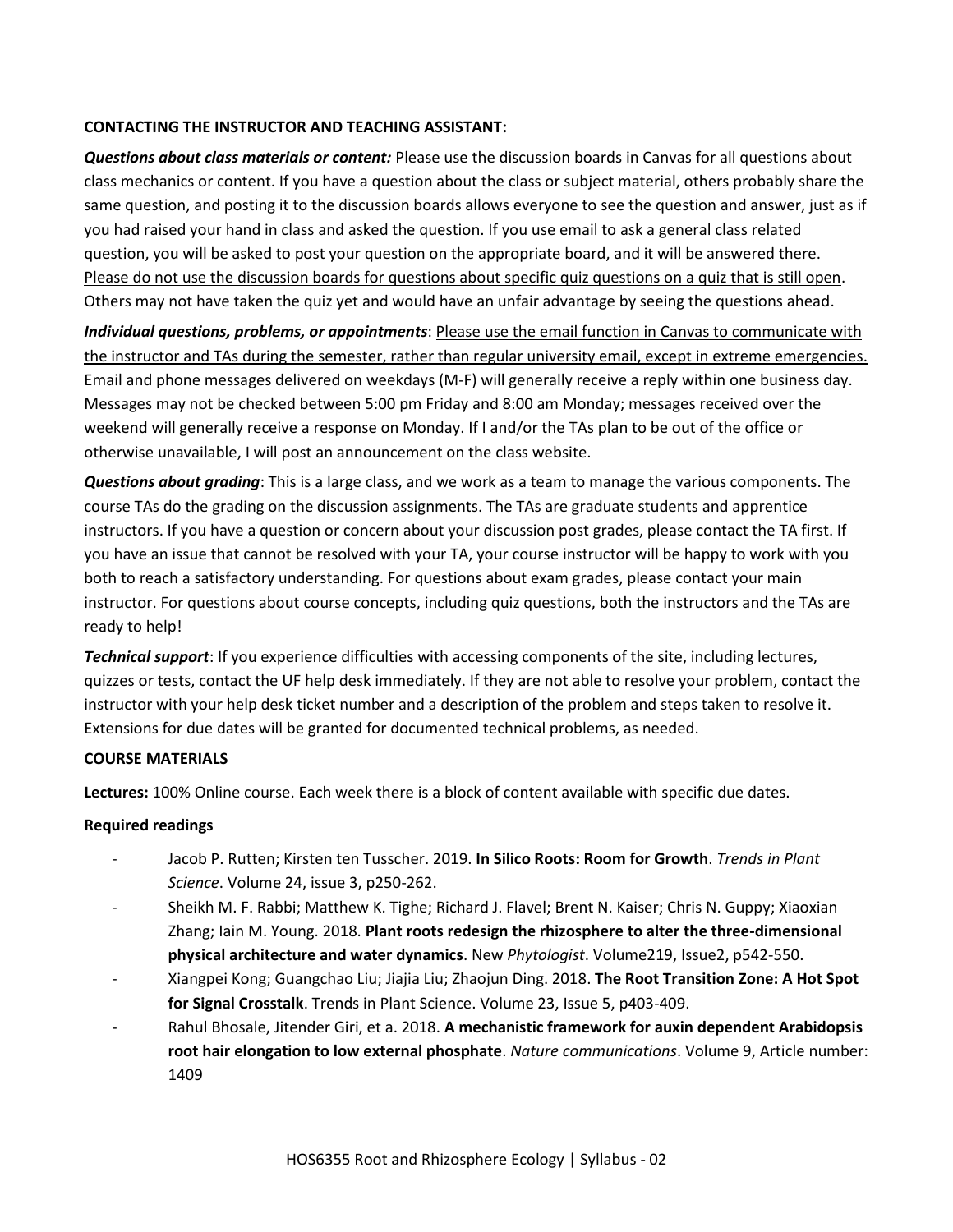## **Recommended textbooks**

- Eshel A, and Beeckman T. (2013): **Plant Roots: The Hidden Half**, Fourth Edition. CRC Press. ISBN 978- 14-398-4648-3.
- Dessaux Y, Hinsinger P, and Lemanceau P. (2010): **Rhizosphere: Achievements and Challenges**. Springer. ISBN 978-94-007-3092-2
- Cardon Z, and Whitbeck J. (2007): **The Rhizosphere: An Ecological Perspective**. Academic Press (Elsevier). eBook ISBN: 978-00-804-9304-6, Hardcover ISBN: 978-01-208-8775-0
- Pinton R, Varanini Z, and Nannipieri P. (2007): **The Rhizosphere: Biochemistry and Organic Substances at the Soil-Plant Interface**, Second Edition. CRC Press. ISBN 978-08-493-3855-7

| <b>EVALUATION OF LEARNING</b> |                           | % of grade                                 | <b>Points</b> |      |
|-------------------------------|---------------------------|--------------------------------------------|---------------|------|
| $\bullet$                     | Intro Quiz                |                                            | 1.2           | 35   |
| $\bullet$                     | Intro Discussion          |                                            | 1.2           | 35   |
| $\bullet$                     | 15 Quizzes due every week |                                            | 35            | 1050 |
| $\bullet$                     |                           | 7 Discussions with activity due every week | 32.6          | 980  |
| $\bullet$                     | First Exam                | (Modules 1-5)                              | 10            | 300  |
| $\bullet$                     | Mid-Term Exam             | (Modules 6-10)                             | 10            | 300  |
| $\bullet$                     | Final Exam                | (Modules 11-15)                            | 10            | 300  |
| Total                         |                           |                                            | 100           | 3000 |

#### **Exams**

There will be 3 exams in this course. All three exams will have 5 questions. 60 points will be available for each question in Exam 1 and 2, and 74 points will be available for each question of the Final Exam, for a total of 370 points. Students will have 4 days to start the exam, and once started, they will have 12 hours to complete it.

# **Critical exam dates**

| First Exam    | 9/30/2021  | (Modules 1-5)   |
|---------------|------------|-----------------|
| Mid Term Exam | 11/2/2021  | (Modules 6-10)  |
| Final Exam    | 12/12/2021 | (Modules 11-15) |

#### **Quizzes**

At the end of each module, a specific quiz will assess the student's learning. Ten questions related to each module will be available. Students will have 2 possible attempts. 7 points will be available for each question, for a total of 70 points per quiz.

#### **Discussions**

At the end of every second week, a discussion board with a specific prompt will be ready for the students. Each submitted post should consist of 500 words or less and must address all parts of the prompt. Each student will also be expected to post a reply the next week to at least two other students' posts to receive credit. Students will not be able to read posts made by other students until after they have already completed and submitted their own initial post. Poor quality submissions will receive partial credit. The grading procedures of the discussion will follow this rubric: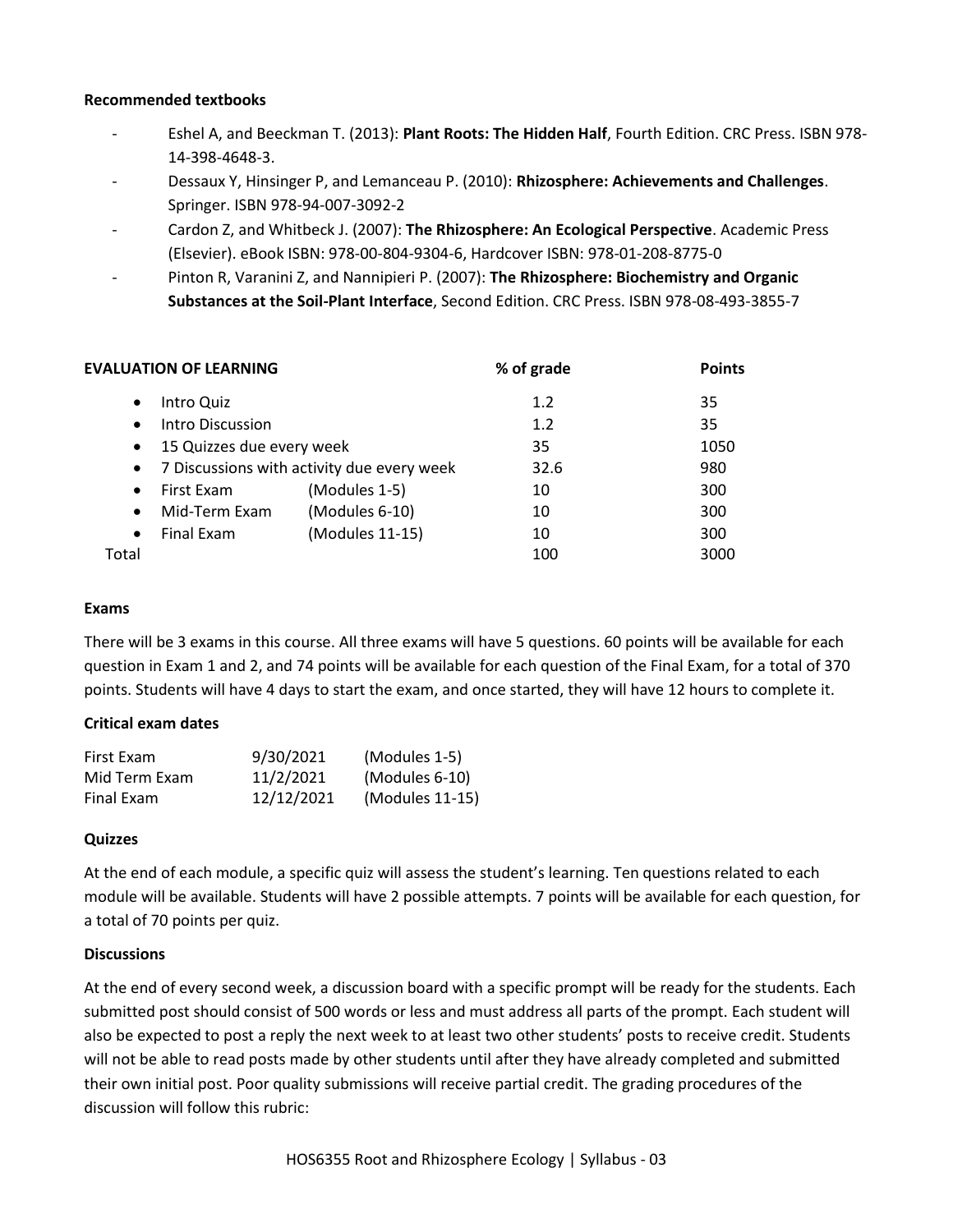| <b>Discussion Criteria</b>     | <b>Ratings</b>                                                                                                                                           |                                                                                                                                                       |                                                                                                    | <b>Points</b>              |
|--------------------------------|----------------------------------------------------------------------------------------------------------------------------------------------------------|-------------------------------------------------------------------------------------------------------------------------------------------------------|----------------------------------------------------------------------------------------------------|----------------------------|
| Original Response<br>to Prompt | 90.0 to >45.0 points<br>Responses<br>addresses all parts<br>of the prompt in a<br>convincing and<br>clear manner, and<br>consist of 500<br>words or less | 45.0 to >0.0 points<br>Response only<br>addresses some<br>parts of the prompt<br>and/or is<br>significantly more<br>than 500 words                    | 0.0 points<br>Response not<br>submitted; or all<br>expectations of<br>discussion thread<br>not met | 90 points                  |
| Reply to Peers                 | 50.0 to >25.0 points<br>Student responds<br>to at least 2 peers<br>with substantive<br>comments that<br>further the<br>conversation                      | 25.0 to >0.0 points<br>Student responds<br>to only 1 peer with<br>substantive<br>comments or<br>responds with 2<br>comments that lack<br>significance | 0.0 points<br>Response not<br>submitted; or all<br>expectations of<br>discussion thread<br>not met | 50 points                  |
|                                |                                                                                                                                                          |                                                                                                                                                       |                                                                                                    | <b>Total Points: 140.0</b> |

#### **GRADING SCALE**

| A     | $=$                       | 94 - 100 %    |    | $=$                       | $<$ 77 - 74 $\%$ |
|-------|---------------------------|---------------|----|---------------------------|------------------|
| $A-$  | $=$                       | $< 94 - 90$ % | C- | $\mathbf{r} = \mathbf{r}$ | $< 74 - 70 \%$   |
| $B+$  | $=$                       | $< 90 - 87 %$ | D+ | $\mathbf{r} = \mathbf{r}$ | $< 70 - 67 \%$   |
| B.    | $=$                       | $< 87 - 84 %$ | D  | $=$                       | $< 67 - 64 %$    |
| $B -$ | $=$                       | $< 84 - 80 %$ | D- | $=$                       | $<64 - 61\%$     |
| $C+$  | $\mathbf{r} = \mathbf{r}$ | $< 80 - 77\%$ | F. | $=$                       | $< 61 \%$        |

# **Passing Grade Points**

| A  | 4.0  |
|----|------|
| А- | 3.67 |
| B+ | 3.33 |
| B  | 3.0  |
| B- | 2.67 |
| C+ | 2.33 |
| C  | 2.0  |
| C- | 1.67 |
| D+ | 1.33 |
| D  | 1.0  |
| D- | 0.67 |
| S  | O    |

Additional information on current UF grading policies for assigning grade points can be found here:

• *Grading policy*, [www.catalog.ufl.edu/ugrad/current/regulations/info/grades.aspx](http://www.catalog.ufl.edu/ugrad/current/regulations/info/grades.aspx)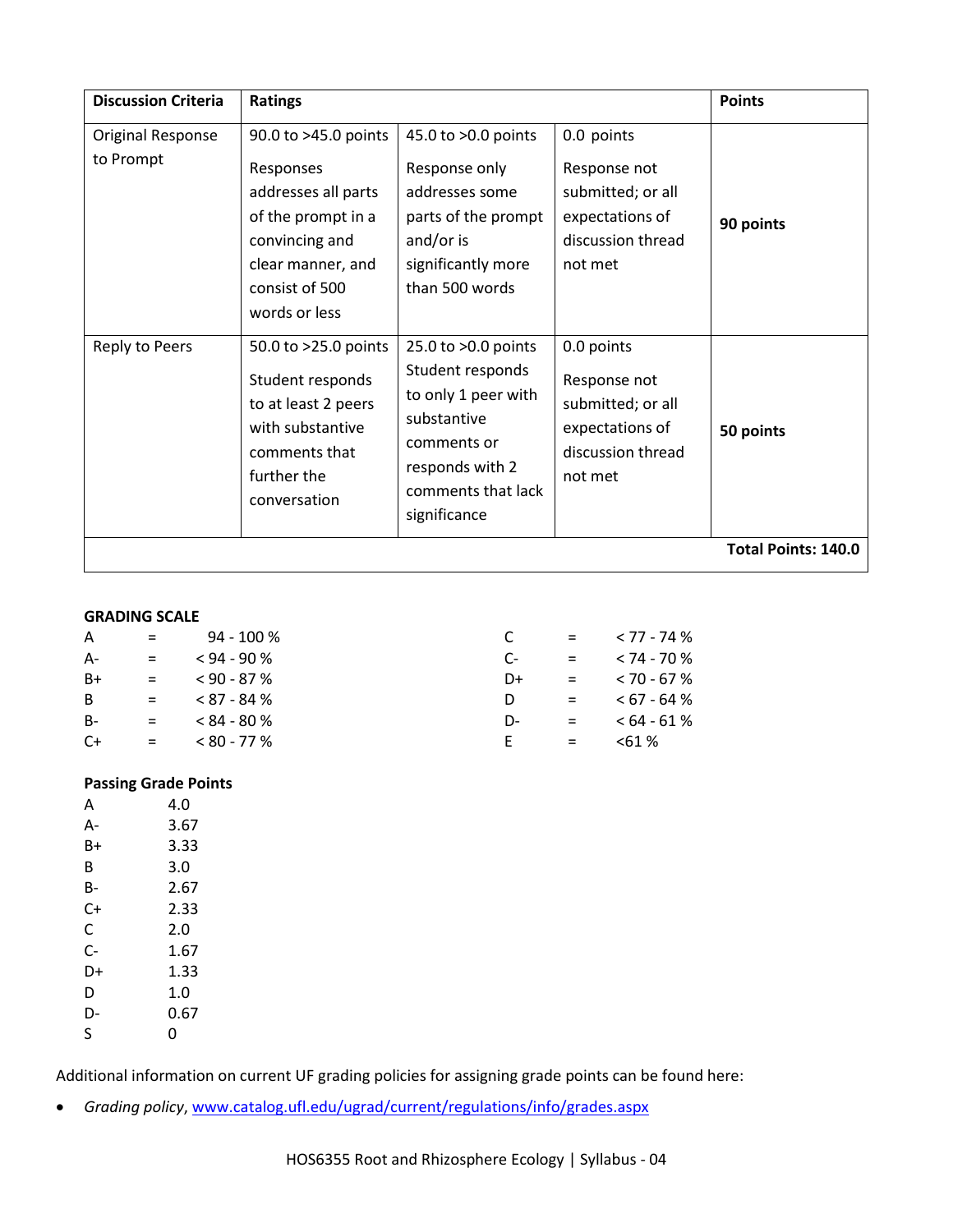#### **Course organization**

Module material is made available each Saturday. Module quiz and discussion posts are due on Friday of the same week.

- **Module 0**: Introduction to the course
- **Module 1**: Definition of the rhizosphere and origin of roots
- **Module 2**: Root structure, functions and modifications
- **Module 3**: Regulation of root growth
- **Module 4**: Classification and function of root derived products
- **Module 5**: Root exudates and mineral nutrition
- **Module 6**: Root system architecture and nutrient acquisition
- **Module 7**: Legume-Rhizobia symbiosis
- **Module 8**: Mycorrhizal fungi and nutrient acquisition
- **Module 9**: Plant growth promoting rhizobacteria
- **Module 10**: Drought and salt stress
- **Module 11**: Heat and flooding stress
- **Module 12**: Trace metals and emerging contaminants stress
- **Module 13**: Stresses caused by pathogens
- **Module 14**: Modern research techniques for field experiments
- **Module 15**: Modern research techniques for laboratory experiments

# **Course schedule**

| 8/23/2021  | Introduction to the course. Module 1 opens                            |
|------------|-----------------------------------------------------------------------|
| 8/28/2021  | Module #2 opens                                                       |
| 9/3/2021   | Module #1 and #2 quizzes due - Discussion #1 response to question due |
| 9/4/2021   | Module 3 opens                                                        |
| 9/6/2021   | <b>Labor Day</b>                                                      |
| 9/10/2021  | Module 3 quiz due - Discussion #1 replies to classmates due           |
| 9/11/2021  | Module 4 opens                                                        |
| 9/17/2021  | Module 4 quiz due - Discussion #2 response to question due            |
| 9/18/2021  | Module 5 opens                                                        |
| 9/24/2021  | Module 5 quiz due - Discussion #2 replies to classmates due           |
| 9/25/2021  | Module 6 opens                                                        |
| 9/30/2021  | <b>First Exam due (Modules 1-5)</b>                                   |
| 10/1/2021  | Module 6 quiz due - Discussion #3 response to question due            |
| 10/2/2021  | Module 7 opens                                                        |
| 10/8/2021  | Homecoming <a> Go Gators!</a>                                         |
| 10/9/2021  | Module 8 opens                                                        |
| 10/11/2021 | Module 7 quiz due - Discussion #3 replies to classmates due           |
| 10/15/2021 | Module 8 quiz due - Discussion #4 response to question due            |
| 10/16/2021 | Module 9 opens                                                        |
| 10/22/2021 | Module 9 quiz due - Discussion #4 replies to classmates due           |
| 10/23/2021 | Module 10 opens                                                       |
| 10/29/2021 | Module 10 quiz due - Discussion #5 response to question due           |
| 10/30/2021 | Module 11 opens                                                       |
| 11/4/2021  | <b>Mid-Term Exam due (Modules 6-10)</b>                               |
| 11/5/2021  | Module 11 quiz due - Discussion #5 replies to classmates due          |
| 11/6/2021  | Module 12 opens                                                       |
| 11/11/2021 | <b>Veterans Day</b>                                                   |
| 11/12/2021 | Module 12 quiz due - Discussion #6 response to question due           |
| 11/13/2021 | Module 13 opens                                                       |
| 11/19/2021 | Module 13 quiz due - Discussion #6 replies to classmates due          |
|            |                                                                       |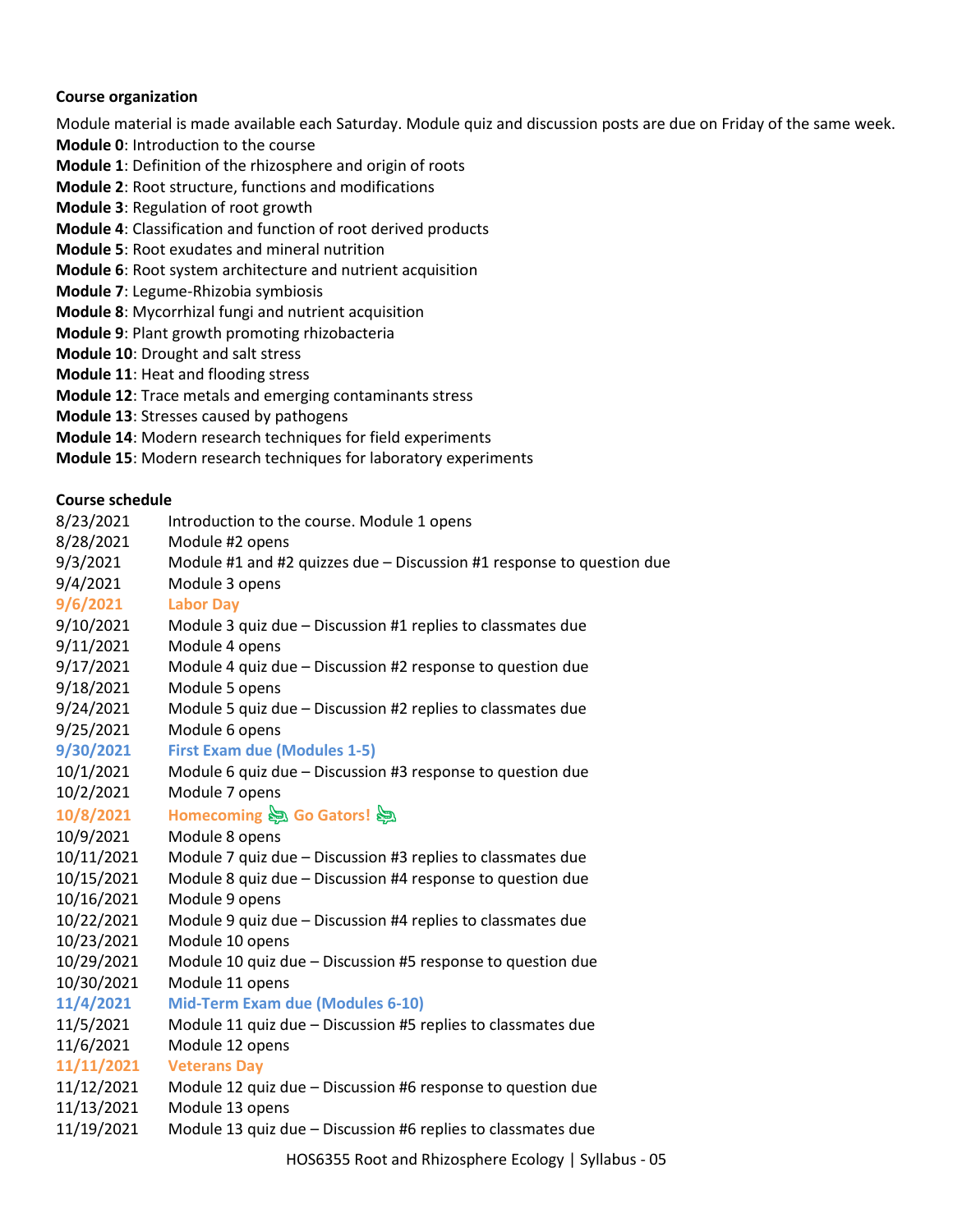11/20/2021 Module 14 opens **11/24/2021 Thanksgiving break 11/26/2021 Happy Thanksgiving!** 11/28/2021 Module 15 opens 11/29/2021 Module 14 quiz due – Discussion #7 response to question due 12/6/2021 Module 15 quiz due – Discussion #7 replies to classmates due **12/14/2021 Final Exam due (Modules 11-15)**

## **COURSE POLICIES**

#### Attendance and Make-up Policy

Requirements for class attendance and make-up exams, assignments, and other work in this course are consistent with university policies that can be found at:

• *UF Attendance policy*[, https://catalog.ufl.edu/ugrad/current/regulations/info/attendance.aspx](https://catalog.ufl.edu/ugrad/current/regulations/info/attendance.aspx)

#### Academic Honesty

UF students are bound by The Honor Pledge which states, "We, the members of the University of Florida community, pledge to hold ourselves and our peers to the highest standards of honor and integrity by abiding by the Honor Code. On all work submitted for credit by students at the University of Florida, the following pledge is either required or implied: **"On my honor, I have neither given nor received unauthorized aid in doing this assignment."** The Conduct Code specifies a number of behaviors that are in violation of this code and the possible sanctions. Click here to read the Conduct Code. If you have any questions or concerns, please consult with the instructor or TAs in this class.

#### In-Class Recordings:

• Students are allowed to record video or audio of class lectures. However, the purposes for which these recordings may be used are strictly controlled. The only allowable purposes are: (1) for personal educational use (2) in connection with a complaint to the university, or (3) as evidence in, or in preparation for, a criminal or civil proceeding. All other purposes are prohibited. Specifically, students may not publish recorded lectures without the written consent of the instructor.

A "class lecture" is an educational presentation intended to inform or teach enrolled students about a particular subject, including any instructor-led discussions that form part of the presentation, and delivered by any instructor hired or appointed by the University, or by a guest instructor, as part of a University of Florida course. A class lecture does not include lab sessions, student presentations, clinical presentations such as patient history, academic exercises involving solely student participation, assessments (quizzes, tests, exams), field trips, private conversations between students in the class or between a student and the faculty or lecturer during a class session.

Publication without permission of the instructor is prohibited. To "publish" means to share, transmit, circulate, distribute, or provide access to a recording, regardless of format or medium, to another person (or persons), including but not limited to another student within the same class section. Additionally, a recording, or transcript of a recording, is considered published if it is posted on or uploaded to, in whole or in part, any media platform, including but not limited to social media, book, magazine, newspaper, leaflet, or third-party note/tutoring services. A student who publishes a recording without written consent may be subject to a civil cause of action instituted by a person injured by the publication and/or discipline under UF Regulation 4.040 Student Policy on Course Syllabi Honor Code and Student Conduct Code.

For more information regarding the Student Honor Code, please see: [http://www.dso.ufl.edu/sccr/process/student](http://www.dso.ufl.edu/sccr/process/student-conduct-honor-code)[conduct-honor-code](http://www.dso.ufl.edu/sccr/process/student-conduct-honor-code)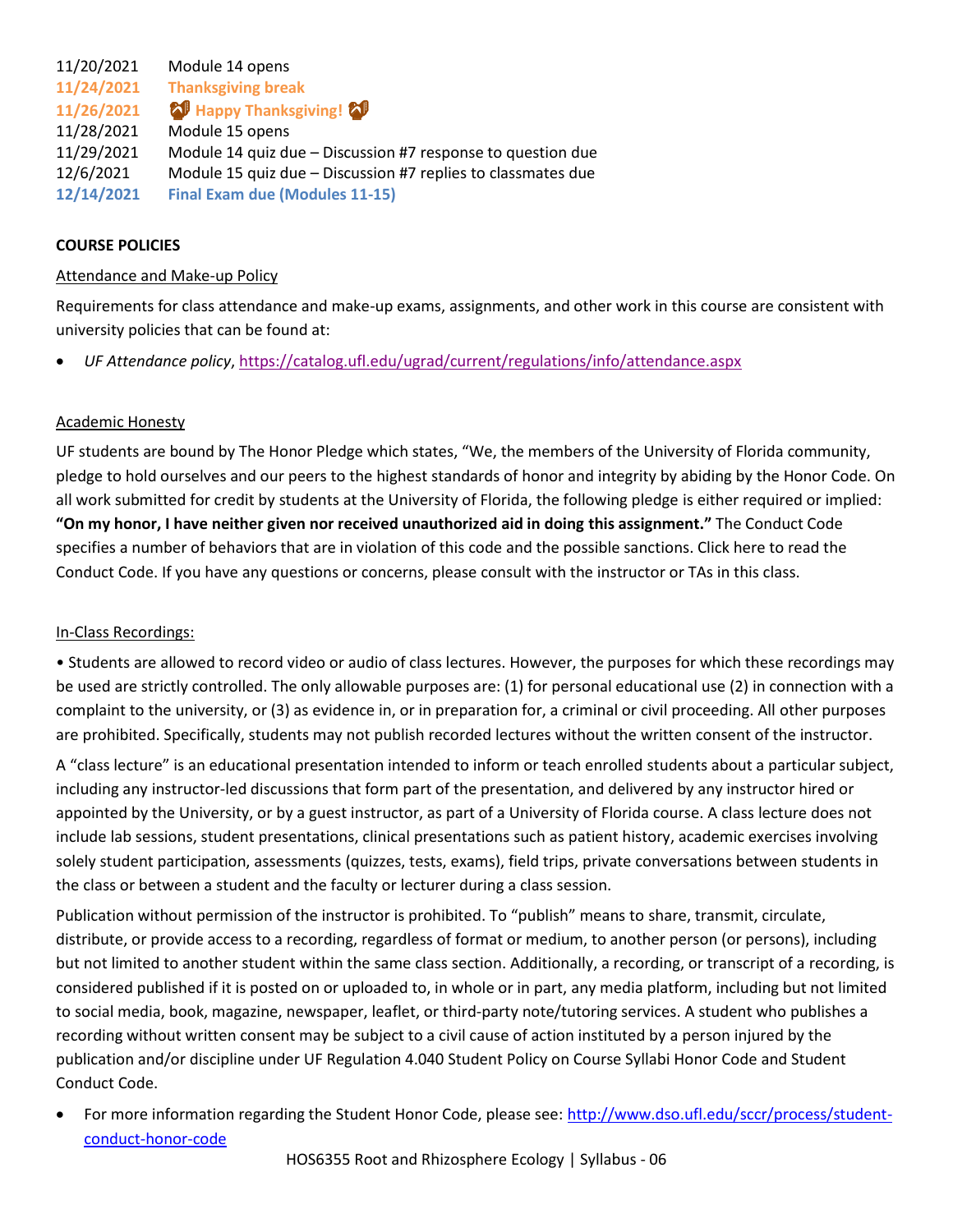# Software Use

All faculty, staff and students of the university are required and expected to obey the laws and legal agreements governing software use. Failure to do so can lead to monetary damages and/or criminal penalties for the individual violator. Because such violations are also against university policies and rules, disciplinary action will be taken when appropriate.

# Canvas Technology Requirements

Computers, Internet, and Web browsers: Canvas runs on Windows, Mac, Linux, iOS, Android, or any other device with a modern web browser. It is recommended to use a computer less than five years old with at least 1GB of RAM. It is recommended to have a minimum Internet speed of 512kbps. It is strongly recommended to not use a wireless connection, phone, tablet, or notepad for critical course tasks such as exams and discussions.

Canvas currently supports the following browsers: Chrome, Safari, Firefox, Edge. Canvas supports the last two versions of most browsers. It is highly recommend updating to the newest version of whatever browser you are using. Note that your computer's operating system may affect browser function. Failure to use one of these browsers will cause problems.

For more information on approved computers and browsers please visit[: https://community.canvaslms.com/t5/Canvas-](https://community.canvaslms.com/t5/Canvas-Basics-Guide/What-are-the-browser-and-computer-requirements-for-Canvas/ta-p/66)[Basics-Guide/What-are-the-browser-and-computer-requirements-for-Canvas/ta-p/66](https://community.canvaslms.com/t5/Canvas-Basics-Guide/What-are-the-browser-and-computer-requirements-for-Canvas/ta-p/66)

On this web page there is an area titled "Is My Browser up to Date?" Use it to check each computer and browser you may use in this course. There is another important area on "Browser Privacy Settings." Read the section(s) for any browser intended for use. For example, Note that: In browsers such as Safari, insecure content will never be displayed in the browser. Return to the page to check for updates on technology issues in Canvas.

If you encounter technical difficulties in this course, contact the UF Computing Help Desk right away to troubleshoot. https://helpdesk.ufl.edu/ or (352) 392-HELP. If the problem cannot be fixed immediately, notify your instructor, and provide them with the Help Desk ticket number.

# Services for Students with Disabilities

Students with disabilities requesting accommodations should first register with the Disability Resource Center by providing appropriate documentation. Once registered, students will receive an accommodation letter which must be presented to the instructor when requesting accommodation. Students with disabilities should follow this procedure as early as possible in the semester.

• *Disability Resource Center*, 0001 Reid Hall, (352) 392-8565 [: https://disability.ufl.edu/get-started/](https://disability.ufl.edu/get-started/)

# Campus Health and Wellness Resources:

Students experiencing crises or personal problems that interfere with their general well-being are encouraged to utilize the university's counseling resources. The Counseling & Wellness Center provides confidential counseling services at no cost for currently enrolled students. Resources are available on campus for students having personal problems or lacking clear career or academic goals, which interfere with their academic performance.

• *U Matter, We Care*: If you or someone you know is in distress, please contact [umatter@ufl.edu, 3](mailto:umatter@ufl.edu)52-392- 1575, or visit [U Matter, We Care website](https://umatter.ufl.edu/) to refer or report a concern and a team member will reach out to the student in distress.